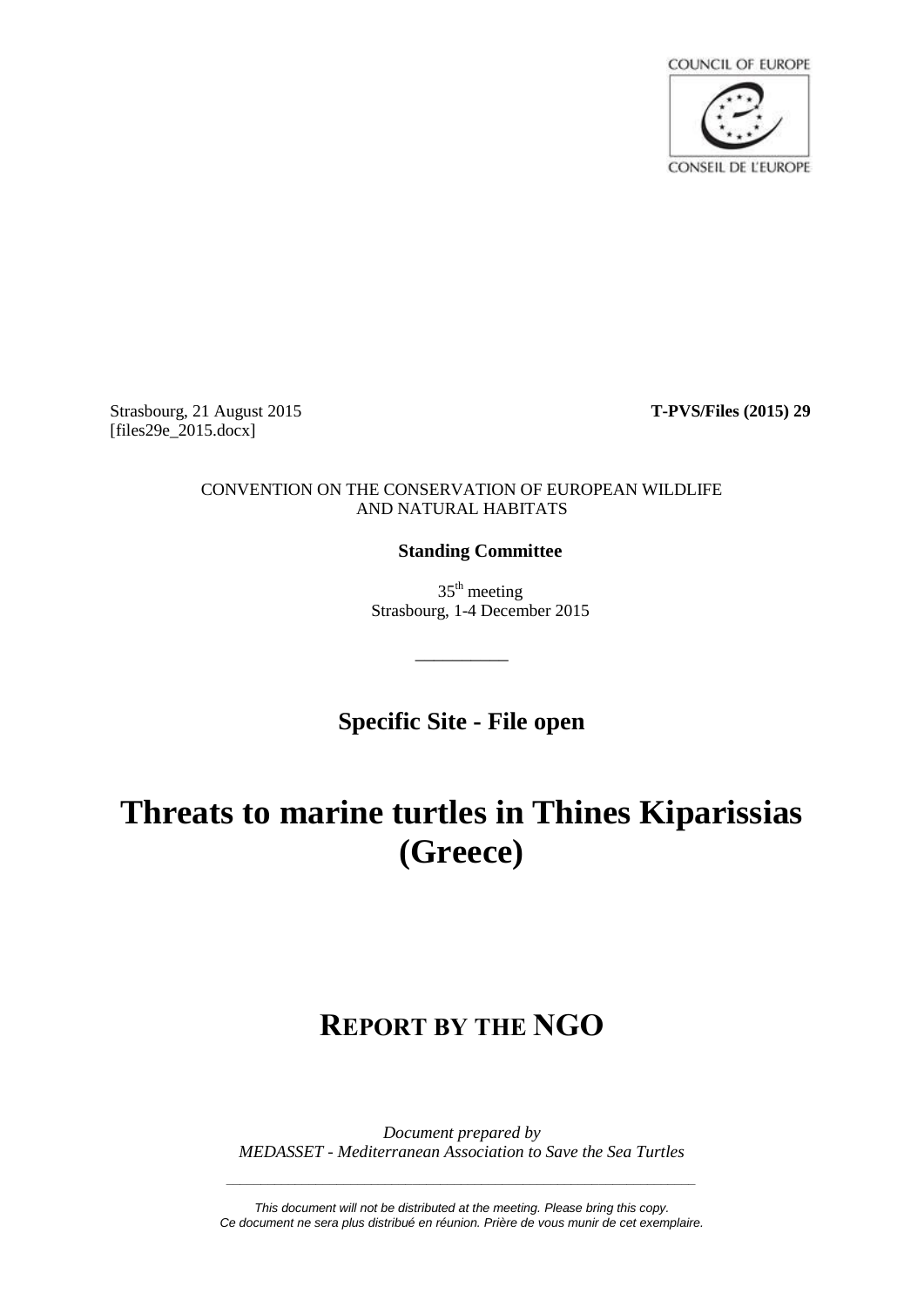## **DEVELOPMENT PLANS IN SOUTHERN KYPARISSIA BAY, SOUTHERN KYPARISSIA, (NATURA 2000-GR2550005 WESTERN PELOPONNESE, GREECE)**

### *- 14 August 2015 -*

Document presented by

MEDASSET - Mediterranean Association to Save the Sea Turtles

for the 35<sup>th</sup> Standing Committee Meeting of the Contracting Parties to the Convention on the Conservation of European Wildlife and Natural Habitats (Bern Convention)

Following the complaint submitted on 22 August 2010 for the 30th Standing Committee Meeting (T-PVS (2010) 16E) regarding developments threatening Southern Kyparissia Bay, and the following:

- the response of the Greek authorities to the European Commission (sent on the 22nd December 2010) forwarded to the Bureau Meeting on 8 March 2011 (T-PVS/Files (2011) 5E),
- the European Commission' s letter of formal notice to the Greek Authorities in October 2011,
- MEDASSET's update reports sent to the Bureau on 2 September 2011 and on 29 March 2012,
- ARCHELON's short Report sent to the European Commission and the Bern Convention (October 2012),
- the European Commission Reasoned Opinion (EL2011/2156 ENVI) sent to the Greek Authorities in October 2012,
- the Greek Authorities response to the EU Commission's Reasoned Opinion on 22 November 2012,
- MEDASSET's update reports sent to the Bureau on 11 March 2013 and 1 August 2013 (T-PVS/Files (2013) 15),
- ARCHELON's short Report sent to the European Commission and the Bern Convention (October 2013),
- the response of the Greek Authorities to the letter of the SG Bern Convention (11 October 2013) on 17 October 2013
- the decision of the  $2<sup>nd</sup>$  Bureau meeting on 17 September 2013 (T-PVS (2013) 10) to finally discuss the complaint as a File open at the 33rd Standing Committee meeting (December 2013), inviting the Greek authorities to attend,
- the European Commission's decision on 28 March 2014 to take Greece to Court for a failure to provide adequate protection for the endangered sea turtles,
- the on-the-spot appraisal in South Kyparissiakos Bay, carried out by Bern Convention experts, 14- 15 July 2014
- MEDASSET's update Report sent to the Bureau on 30 August 2014 (T-PVS/Files (2014) 48),
- the Report to the Standing Committee dated 1 September 2014 by Dr. Paolo Casale, University of Rome "La Sapienza", coordinator of the Sea Turtle Project of WWF Italy and member of the IUCN SSC Marine Turtle Specialist Group (T-PVS/Files (2014) 49),
- ARCHELON's short Report sent to the European Commission and the Bern Convention (October 2014),
- The Recommendation No.174 (2014) of the Standing Committee, adopted on 5 December 2014, on the conservation of the loggerhead sea turtle (Caretta caretta) and of sand dunes and other coastal habitats in Southern Kyparissia bay (NATURA 2000–GR2550005 "Thines Kyparissias", Peloponnesos, Greece),

We wish to present a summary of the current situation in southern Kyparissia Bay, a NATURA 2000 site, (THINES KYPARISSIAS – GR2550005).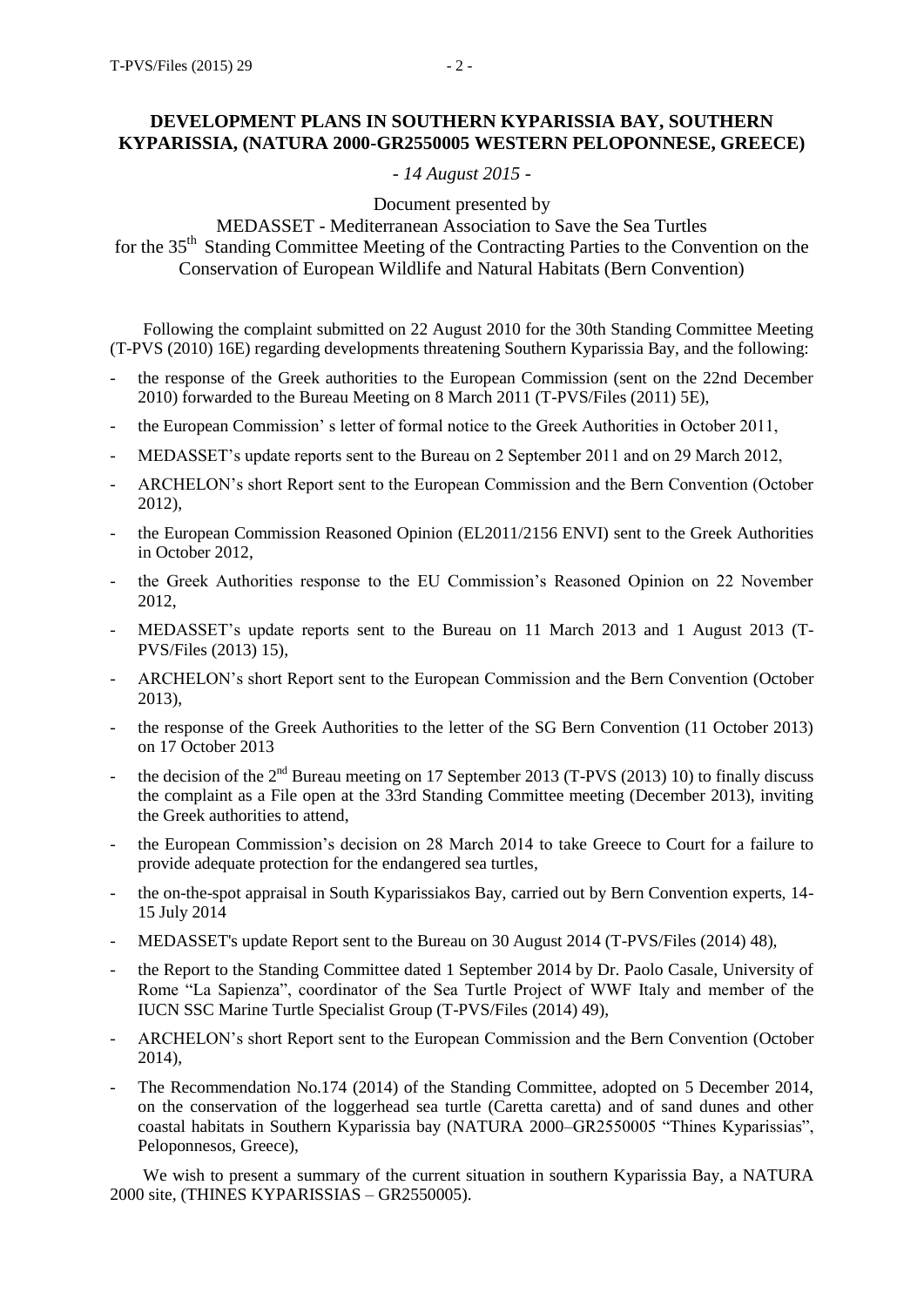Kyparissia Bay is located at the western coast of central Peloponnese. The sandy coastline consists of about 44km of continuous beach from the river Alfios in the north, to the river Arcadikos in the south, with a small number of additional beaches separated by rocky outcrops further south. Although turtles nest along the entire 44km beach, the core nesting area is located in the southernmost 9.5km, between the rivers Neda and Arcadikos, where 82% of the entire nesting activity is recorded. Since 2013 at least 1.200 nests are located and protected in the 9.5 km core area (1.452 nests in 2013, 1.293 in 2014 and 1.353 so far in 2015) and in all years the number of nests exceeded those recorded on Zakynthos, fact that argues that southern Kyparissia Bay in turning to be the most important nesting beach for sea turtles in the whole Mediterranean sea.

**The Standing Committee of the Bern Convention on the Conservation of European Wildlife and Natural Habitats, being aware** of the severe pressures on the habitat due to construction interests since 2010, unanimously **adopted a Recommendation at its annual meeting on December 5, 2014, (**Recommendation No.174 (2014)) **urging Greece to prevent habitat deterioration and ensure improved protection of Southern Kyparissia Bay.** The 2014 Recommendation was issued pursuant to a report and appraisal by an international expert<sup>1</sup> pursuant to concerns raised by  $NGOs<sup>2</sup>$ relating to the construction of roads, houses and marine structures near to the nesting sites, as well as the risks posed by fishing practices, photo-pollution and human disturbance to the beach during the hatching season.

The 12 points in the 2014 Recommendation are addressed below in turn. In general, there has been very limited co-operation from the local council in Kyparissia, including a refusal to allow ARCHELON to set up an information kiosk in the coastal village of Kalo Nero, which is in the core area, so that locals and tourists get informed about the nesting sites and appropriate use of the beach<sup>3</sup>. ARCHELON operated an information kiosk in Kalo Nero since 1994.

1. *First recommendation: Protection Status.* The government issued a draft Presidential Decree on the characterisation of the sea and land area in Kyparissia as the "Kyparissia Gulf Regional Park" in 2014 for public consultation and review by the the Hellenic Council of State (**Symvoulio tis Epikrateias-StE**), the Supreme Administrative Court of **Greece**. It was struck down during the review stage by the  $StE<sup>4</sup>$ , which is authorised to review all Presidential Decrees of a regulatory nature<sup>5</sup> before they are signed into law to assess their constitutional lawfulness. Whilst the StE found that the draft Presidential Decree should be struck down on the formal basis that the Natura 2000 Commission had not given its endorsement lawfully, the court took the opportunity to give guidance on the substance of the proposed decree in light of the urgency of passing legislation concerning the Kyparissia area. The court found that the draft Presidential Decree which designated the Natura 2000 site and surrounding areas as a regional park was not legally justified; the area was of national, European and indeed international significance. The protection given to national parks is higher than that granted to regional parks<sup>6</sup>: residential development is permitted in regional parks in the areas surrounding the fully protected areas; tourist development is permitted; and State-owned land completely within a national park may not be developed. The draft was also criticised for failing to provide for the reinstatement of the ecosystem, as it allowed two unauthorised summer home communities to remain in place. The StE also found that the proposed "simple" uses of the beach area were not legally justified: these uses included very broad and vague uses such as for "public relaxation", as well as horse riding, removal of sand and gravel "in the public interest" and the vehicular use of access roads. The court found that the

 $\overline{a}$ 

<sup>&</sup>lt;sup>1</sup> Report to the Standing Committee dated 1 September 2014 by Dr. Paolo Casale, University of Rome "La Sapienza", co-ordinator of the Sea Turtle Project of WWF Italy and member of the IUCN SSC Marine Turtle Specialist Group.

<sup>&</sup>lt;sup>2</sup> ARCHELON and MEDASSET..

<sup>&</sup>lt;sup>3</sup> The author was provided with the correspondence by ARCHELON; the Mayor of Trifylia replied to ARCHELON's request (supported by a letter from YPEKA) to put up an information kiosk on Kalo Nero beach where it had been set up in 2014 that the area was to be used for "other activities"; he also counterproposed that ARCHELON should set up a kiosk in a town square in Kyparissia.

<sup>4</sup> StE Minutes of Review process (*Praktika Epexergasias)* No. 32/2015.

 $5$  Article 95.1 of the Greek Constitution

<sup>&</sup>lt;sup>6</sup> StE Minutes of the Review process No. 32/2015, Paragraph 13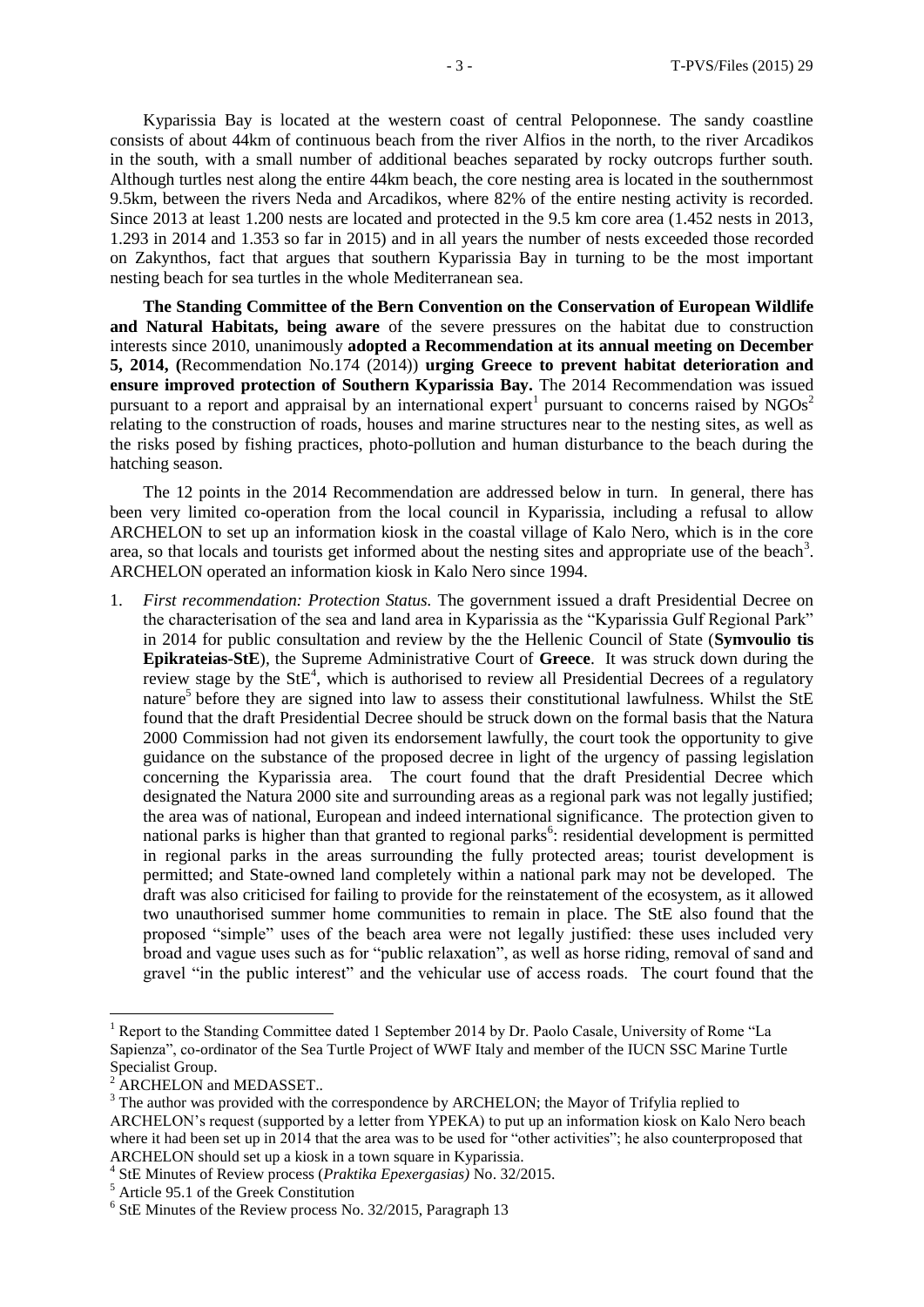reference to vehicular access implied the continuing use of unlawfully-constructed roads which was not justified. The court emphasised that the issue of an improved decree was urgent in light of the European Commission's complaint<sup>7</sup> and the 2014 Kyparissia Recommendation. We understand that the Ministry plans to issue a new draft Presidential Decree for review and consultation during the course of 2015.

- 2. *Second recommendation: permanent prohibition of construction.* A Ministerial Decision was issued in May 2014, suspending the issuing of new permits for building and other works (e.g. pumping installations, drilling, fencing of fields, and cultivation of land between the coastal forest and the beach) behind the northernmost 7,5 km of the core nesting area (sectors A, B & C),<sup>8</sup>, pending the issue of the Presidential Decree. This was renewed in December 2014 and again on 25 June 2015 until 24 May 2016, or the publication of the Presidential Decree, whichever is the earlier<sup>9</sup>. The construction of a new summer house in the area of Vounaki that commenced in December 2012 is finished since 2014, while planning permission has been given for the construction of another 2 holiday houses in the same plot of land (this construction was not affected by the Ministerial Decision, since the suspension is only for the new building permits). Moreover since summer 2014, further construction activity in the surrounding space of the house resulted in the creation on the one hand of a flower garden and the destruction of dunes and on the other hand of new light pollution on the nesting beach.
- 3. *Third recommendation: restoration of original dune and forest habitat.* The plowed dunes recorded in February 2013 and April have not yet been restored to their original state. Not only has restoration work not taken place, but the temporary blocking of the roads leading to the beach have been removed, so that wheeled vehicles can and do access the sand dunes.
- 4. *Fourth recommendation: adjustments to existing houses.* No actions have been taken to reinstate the previous dune ecosystem in houses built within the vicinity of nesting areas, nor have any actions been taken to reduce photo-pollution.
- 5. *Fifth recommendation: no agriculture.* The cultivation of water melons and market vegetables continues on the dune area.
- 6. *Sixth recommendation: general photo-pollution.* No efforts have been made to avoid photo pollution. The beach in Kalo Nero, where unlicensed taverns continue to operate on or close to the beach, suffers from intense light pollution at night (from private and public sources of light). There is also regular access to uninhabited beach areas, related to unlawful free camping close to or on the beach.
- 7. *Seventh recommendation: beach equipment*. Sun beds and umbrellas still occupy a very large surface area of the beach in Kalo Nero and sun-bed owners started removing them during night time no earlier than the end of July  $(25<sup>th</sup>$  of July), meaning almost at the end of the nesting season. It has been observed on a number of occasions that sun bed owners erase sea turtle tracks so that they wouldn't have to move their sun bed or umbrella elsewhere. The Illegal wooden platforms on the beach of Kalo Nero remain despite the demolition protocols that have been issued from the Land Management Agency of Kalamata.
- 8. *Eighth recommendation: sand and gravel extraction.* Due to the reduction in public works, sand and gravel extraction has not been a significant issue this year; the StE recommended that the new Presidential Decree should forbid all sand and gravel extraction throughout the park (it is already forbidden within the Natura 2000 zone).
- 9. *Ninth recommendation: further building.* This is expected to be addressed in the new Presidential Decree.
- 10. *Tenth recommendation: circulation of vessels.* Fishing with nets near the nesting beach is currently not forbidden, and is a widespread practice leading to adult turtles and hatchlings being caught during the reproductive season. This should be addressed in the Presidential Decree, so

 $\overline{a}$ 

 $7^7$  C-504/14

<sup>&</sup>lt;sup>8</sup> As amended by YPEKA Ministerial Decision 24407/2014.

<sup>&</sup>lt;sup>9</sup> JMD 19422/29.6.2015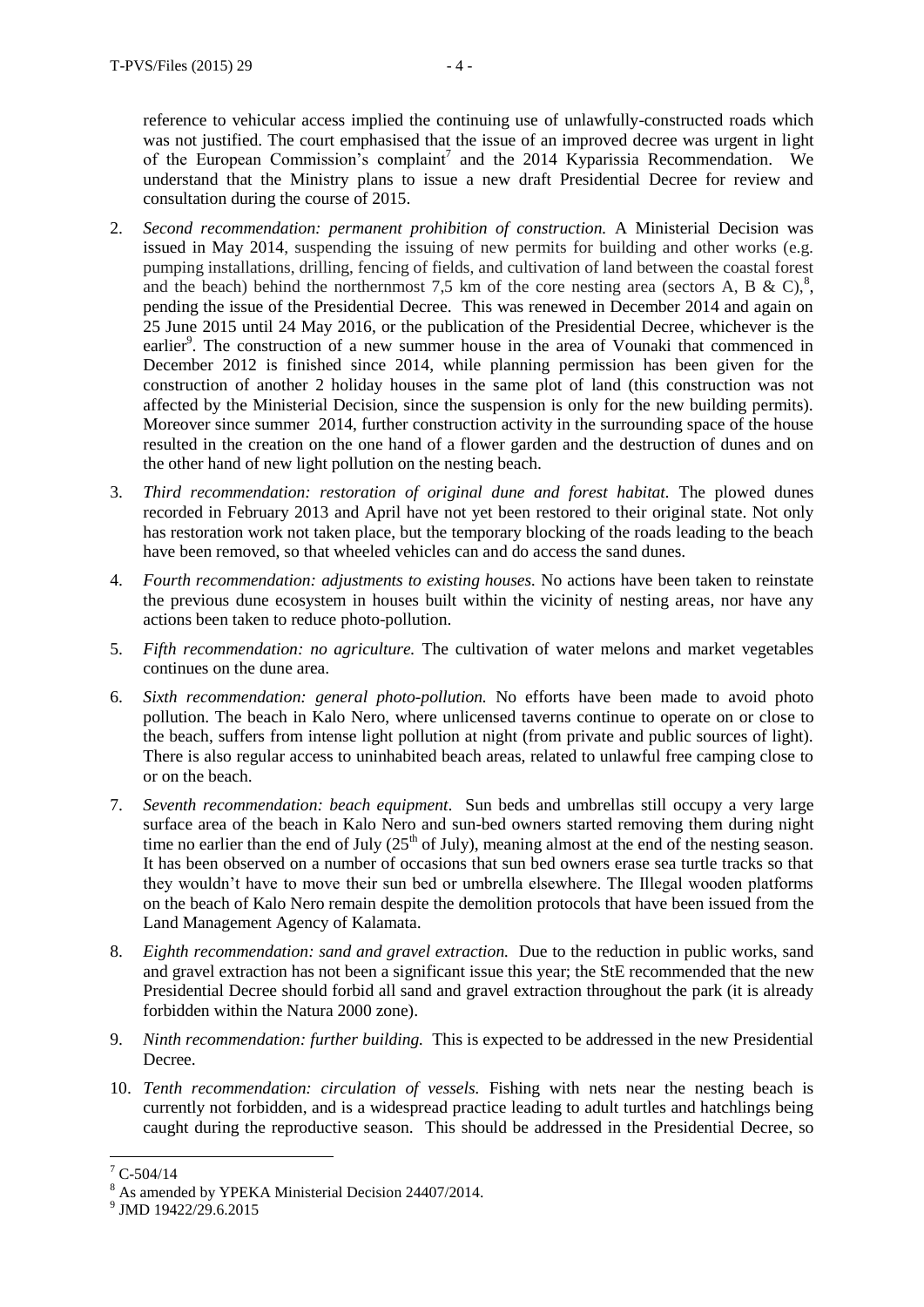that the local port authorities can enforce a minimum distance from the shore for the use of nets (as is currently applied for organised tourist beaches).

- 11. *Eleventh recommendation: use of the beach at night.* No measures have been taken to keep people and cars off the beach at night, and there are no signs warning people to stay away. Excessive vehicular traffic on the coast road of Kalo Nero at nighttimes is causing harassment to nesting turtles.
- 12. *Twelfth recommendation: feral dogs.* It is the responsibility of the local council to collect stray dogs and control attacks on turtles; whilst it appears that there may be fewer attacks than the twelve recorded in 2014, ARCHELON's letter to the local council on the topic this year (after five recorded attacks up to the end of June 2015) has not received a response. On July  $1<sup>st</sup>$ , during the on the spot visit at the area of the Minister of Environment, the Mayor of Trifilia claimed in public that the Municipality should not interfere in this matter and that NGOs should respect more the natural chain and the needs of hungry stray animals.

### **SUMMARY & CONCLUSION**

In 2015 there was no improvement in the protection and management of the sea turtle nesting beaches in Kyparissia. The threats identified lead to the destruction of nests, unsuccessful nesting attempts, mortality of hatchlings and adult turtles.

All of the above and especially the situation in Kalo Nero, which has not improved, call for the immediate implementation of management measures. Immediate drafting of a new PD respecting the Recommendation No.174 (2014) of the Standing Committee and the previous Review (StE minutes of Review Process-Praktika Epexergasias No. 32/2015) by the Hellenic Council of State (**Symvoulio tis Epikrateias-StE**) needs to take place with the sole purpose the protection and prosperity of the area, its turtles and its people.

**We hereby wish to request that Complaint (T-PVS (2010) 16E) be placed on the Agenda of the 35 th Meeting of the Standing Committee. MEDASSET urges the Secretariat to follow up through the Greek Government regarding progress made over a new Presidential Decree and all also regarding immediate next steps that will ensure a wide consultation process and the amendment of the PD where necessary.**

**Picture 1.<sup>10</sup>** Platform and other installations on the beach in Kalo Nero. No demolition Protocols have been executed yet.



<sup>&</sup>lt;sup>10</sup> All pictures are provided by ARCHELON

 $\overline{a}$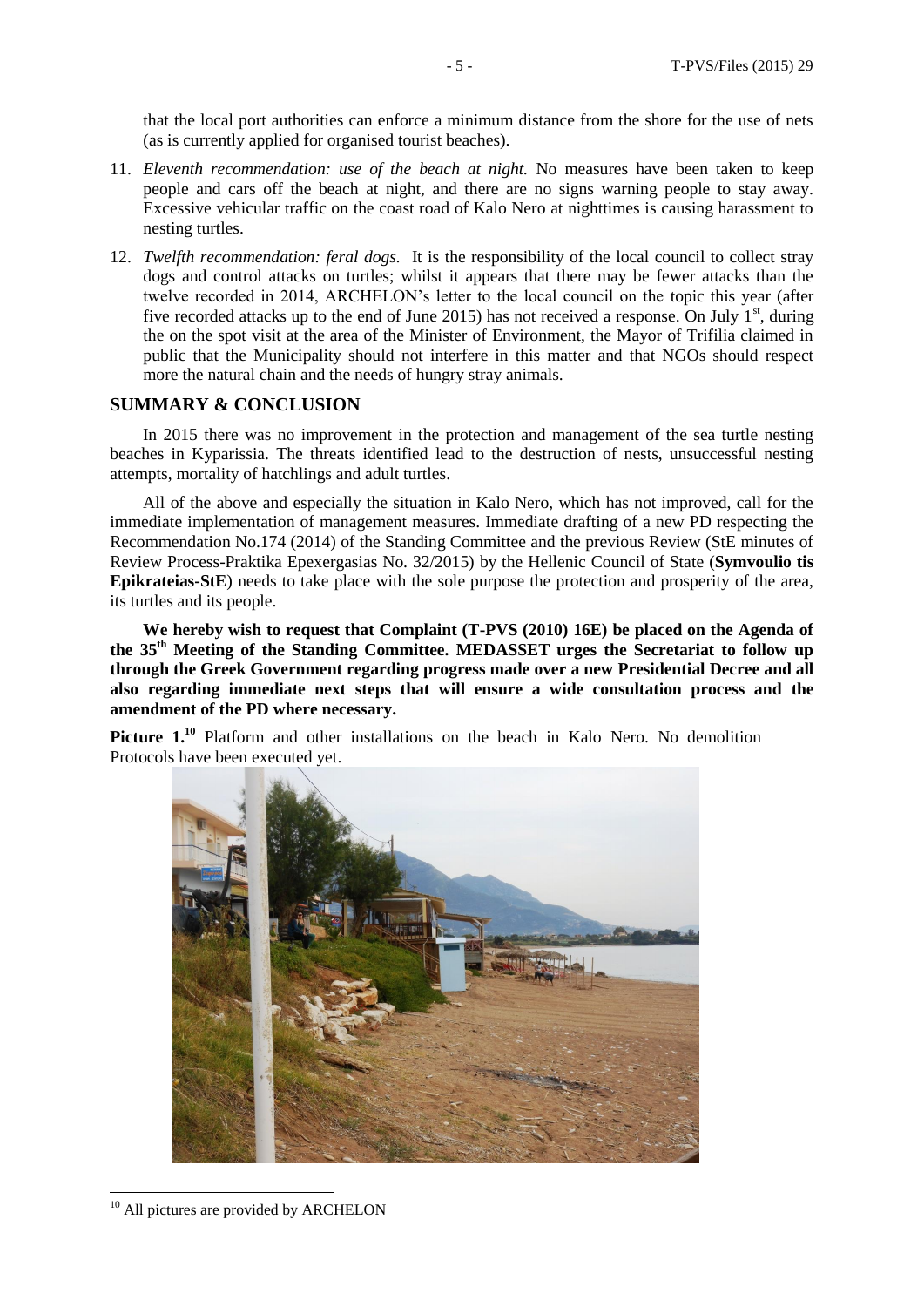Picture 2. The roads constructed in 2011 still remain intact.



Picture 3. Vehicle tracks are a daily occurrence.



**Picture 4**. Sun beds, umbrellas and vehicle tracks in Kalo Nero